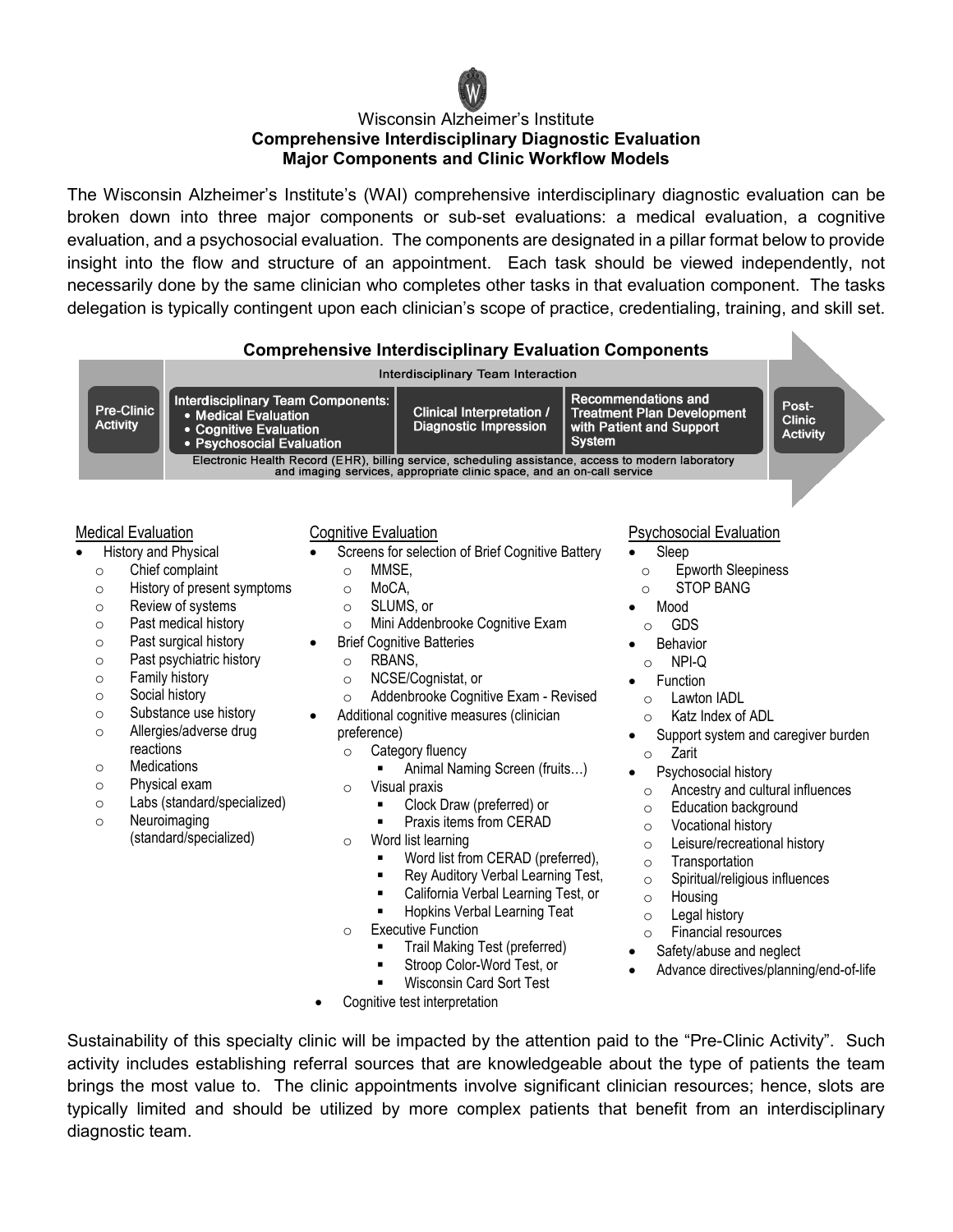There are numerous clinic workflows among the WAI Clinic Network. The clinic workflow used by an organization will depend upon the context of their clinic, the type of professionals on the team, the needs of their patients, and whether they provide a consult only service or additional ongoing care services. The following section will highlight four workflows; the two most used, and two that have features to consider.

Clinic Workflow 1 is WAI's founding model. It is a time-efficient model; with a two-hour appointment time for the patient and their support system, and one-hour of time for each clinician per patient. The clinic session starts with a 15-minute interdisciplinary team meeting to review the patients on the schedule for the session. The last 5-10 minutes of each patient hour is used for a brief interdisciplinary team meeting to discuss the patient just seen.

| <b>Time</b> | Cognition           | <b>Psychosocial</b> | <b>Medical</b>                        |  |
|-------------|---------------------|---------------------|---------------------------------------|--|
| $11:15$ AM  | <b>Team Meeting</b> | <b>Team Meeting</b> | <b>Team Meeting</b>                   |  |
| 11:30 AM    | Patient 1           | Support System 1    | Results/medication check appointments |  |
| 12:30 PM    | Patient 2           | Support System 2    | Patient/Support System 1              |  |
| 1:30 PM     | Patient 3           | Support System 3    | Patient/Support System 2              |  |
| $2:30$ PM   | Patient 4           | Support System 4    | Patient/Support System 3              |  |
| 3:30 PM     | Finished            | Finished            | Patient/Support System 4              |  |

## **Clinic Workflow 1**

Key terms used in clinic workflow models include *established* or *follow-up* patients and *retest* or *return* patients. **Established** or **follow-up** patients are patients that are seen after the initial comprehensive evaluation for such activity as medication and symptom management and test results (i.e. sleep study). The timing and frequency of the appointments will be contingent on the focus of the care needed. These appointments may be scheduled in a slot during the clinic session, as in Clinic Flow 1; or they may be scheduled individually or batched elsewhere in the physician or a nurse practitioner's schedule.

**Retest** or **return** patients have already had an initial comprehensive evaluation. They are returning for reevaluation (re-testing), typically 6-12 months post the initial evaluation, or after an intervention or test has occurred. Retest appointments are also used when the diagnosis is not clear and the lapse of time is needed. Retest patients may be scheduled into a clinic slot, or they may be seen "outside" of the clinic schedule. Retest appointments are interdisciplinary, but may only use part of the team; for example, the cognitive tester and physician.

Frequently, patients will need additional diagnostic work-up (labs, imaging) to complete the comprehensive evaluation protocol. Hence, a second appointment will be scheduled to discuss the results and diagnosis. This appointment is often called a *results appointment* and varies in length, from 20-90 minutes. The

Jody Krainer, MSW, LCSW, MBA February 2020



Wisconsin Alzheimer's Institute UNIVERSITY OF WISCONSIN SCHOOL OF MEDICINE AND PUBLIC HEALTH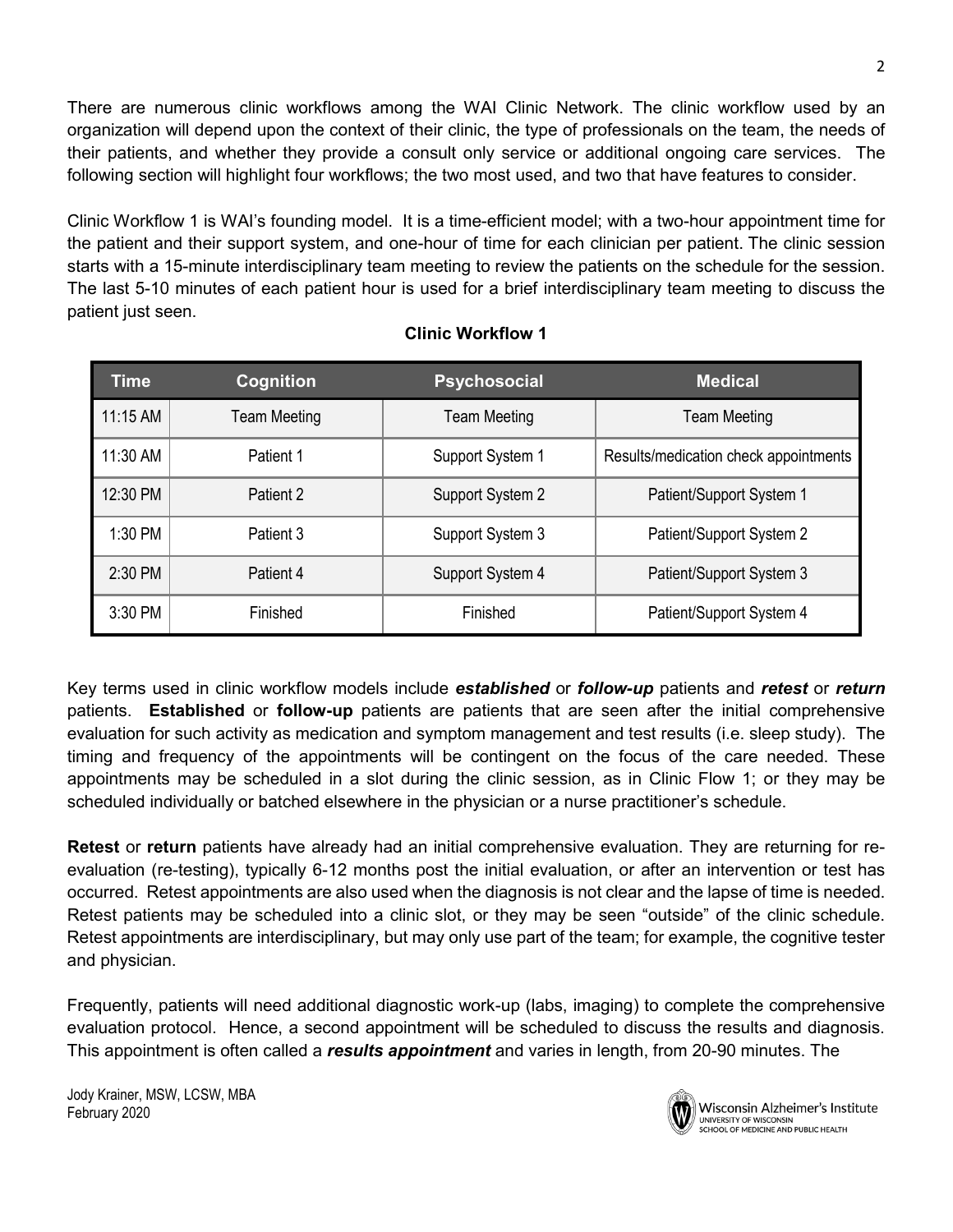appointment minimally includes the physician from the first appointment (Clinic Workflow 1); but can include other team members. Clinic teams that have master-level social workers or professional counselors on them, tend to include them in the results appointment. Clinic Workflow 2 is an example of such a model. In this model, the clinic will encourage patients to include as many support system members as appropriate to participate in the results appointment; often using teleconference, Skype, and Face-Time technology for support system members that are not local. In Clinic Workflow 2, the results appointments are batched together on a pre-determined day; i.e. every Thursday afternoon, or the fourth Tuesday of the month.

| Initial Appointment |                     |                     |                               |           | <b>Results Appointment</b> |                                      |
|---------------------|---------------------|---------------------|-------------------------------|-----------|----------------------------|--------------------------------------|
| <b>Time</b>         | <b>Cognition</b>    | <b>Psychosocial</b> | <b>Medical</b>                |           | <b>Time</b>                | <b>Results</b><br><b>Appointment</b> |
| $11:15$ am          | <b>Team Meeting</b> | Team Meeting        | <b>Team Meeting</b>           | $1:30$ pm |                            | Patient/Support<br>System 7          |
| $11:30$ am          | Patient 1           | Support System 1    | Medication check appointments |           |                            |                                      |
| $12:30 \text{ pm}$  | Patient 2           | Support System 2    | Patient/Support System 1      |           | $2:00$ pm                  | Patient/Support<br>System 8          |
| $1:30$ pm           | Patient 3           | Support System 3    | Patient/Support System 2      |           |                            |                                      |
| $2:30$ pm           | Patient 4           | Support System 4    | Patient/Support System 3      |           | $2:30$ pm                  | Patient/Support<br>System 9          |
| $3:30$ pm           | Finished            | Finished            | Patient/Support System 4      |           |                            |                                      |

**Clinic Workflow 2** 

Clinic Workflow 3 introduces two supplemental tasks for a comprehensive evaluation model, *pre-screening* patients for appropriateness for the clinic and *pre-appointment paperwork*. Both tasks can be used in any clinic workflow. **Prescreening** can be done with some or all of individuals referred to the clinic. Clinics that prescreen all potential patients typically do a phone screen; some will require the completion of preappointment paperwork prior to doing the phone screen. Such clinics tend to see patients that have commercial insurance and require prior authorization; or the clinic maybe a part of a large healthcare system that has other specialty clinics that may better meet the patient's needs (i.e. psychiatry, neurology). The team member completing the psychosocial component will complete scheduled phone prescreens (triage) at the start of a clinic session. Several clinics train their schedulers to do a basic screen for appropriateness for the clinic. If the initial screen done by the scheduler is inconclusive, then a team member (often the social worker) will contact the patient and/or family for additional information to determine the appropriateness for the clinic.

A clinic may ask patients and their support systems to complete **pre-appointment paperwork**; having them send it in prior to scheduling, or they bring it in at the time of the appointment. The pre-appointment paperwork can include medical and functional history, psychosocial information, and other relevant details that is typically obtain from a collateral contact (support system member) for the comprehensive evaluation. The title of the paperwork varies depending upon its content; examples include Patient History Form, or Intake Form. Having this information in a written format at the start of the appointment tends to increase the efficiency of the appointment.

Jody Krainer, MSW, LCSW, MBA February 2020



Wisconsin Alzheimer's Institute UNIVERSITY OF WISCONSIN SCHOOL OF MEDICINE AND PUBLIC HEALTH